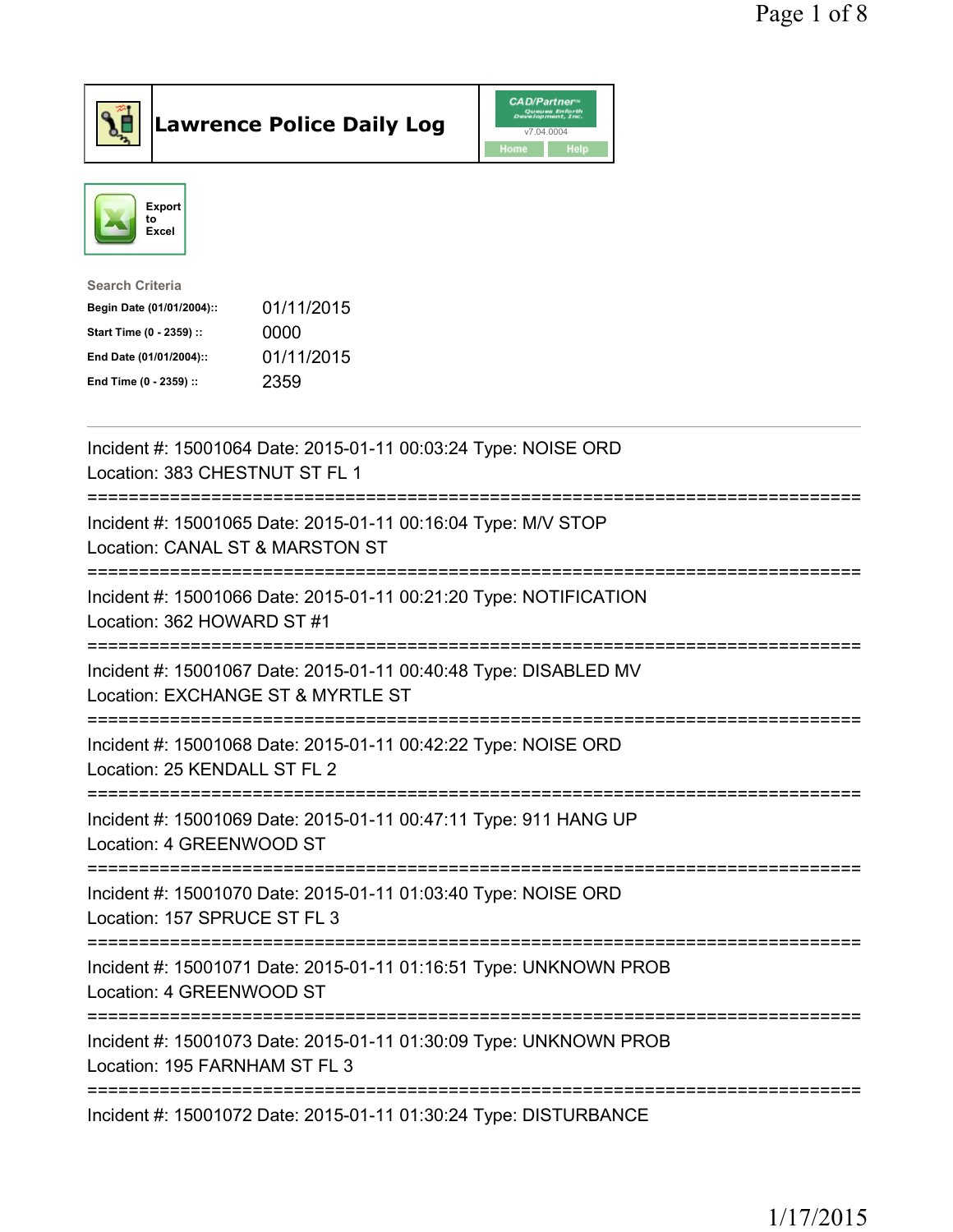| Location: VIP CHIIMI / 130 COMMON ST                                                                                               |
|------------------------------------------------------------------------------------------------------------------------------------|
| Incident #: 15001074 Date: 2015-01-11 01:51:49 Type: NOISE ORD<br>Location: 12 GROVE ST                                            |
| Incident #: 15001075 Date: 2015-01-11 02:05:37 Type: NOISE ORD<br>Location: 157 SALEM ST FL 2                                      |
| Incident #: 15001076 Date: 2015-01-11 02:07:54 Type: NOISE ORD<br>Location: 231 LAWRENCE ST #23<br>=============================== |
| Incident #: 15001077 Date: 2015-01-11 02:12:45 Type: TOW OF M/V<br>Location: TRESPASS TOW MA 2404YG / 119 THOREAU WAY              |
| Incident #: 15001078 Date: 2015-01-11 02:15:48 Type: STOL/MV/PAS<br>Location: 6 DUNSTABLE ST                                       |
| :=========================<br>Incident #: 15001079 Date: 2015-01-11 02:32:02 Type: DISTURBANCE<br>Location: 31 BUTLER ST FL 1      |
| Incident #: 15001080 Date: 2015-01-11 02:41:00 Type: ALARMS<br>Location: COMMONWEALTH CHEVY / 155 MARSTON ST                       |
| Incident #: 15001081 Date: 2015-01-11 02:47:34 Type: NOISE ORD<br>Location: 26 EXETER ST                                           |
| Incident #: 15001082 Date: 2015-01-11 02:52:21 Type: AUTO ACC/NO PI<br><b>Location: ANDOVER ST</b>                                 |
| Incident #: 15001083 Date: 2015-01-11 03:03:35 Type: DISORDERLY<br>Location: 50 BROADWAY                                           |
| Incident #: 15001084 Date: 2015-01-11 03:12:34 Type: NOISE ORD<br>Location: 85 NEWBURY ST FL 2                                     |
| Incident #: 15001085 Date: 2015-01-11 03:22:50 Type: SUS PERS/MV<br>Location: 121 PROSPECT ST                                      |
| Incident #: 15001086 Date: 2015-01-11 03:31:59 Type: NOISE ORD<br>Location: 31 WATER ST #23                                        |
| Incident #: 15001087 Date: 2015-01-11 03:50:10 Type: NOISE ORD<br>Location: 83 BAILEY ST                                           |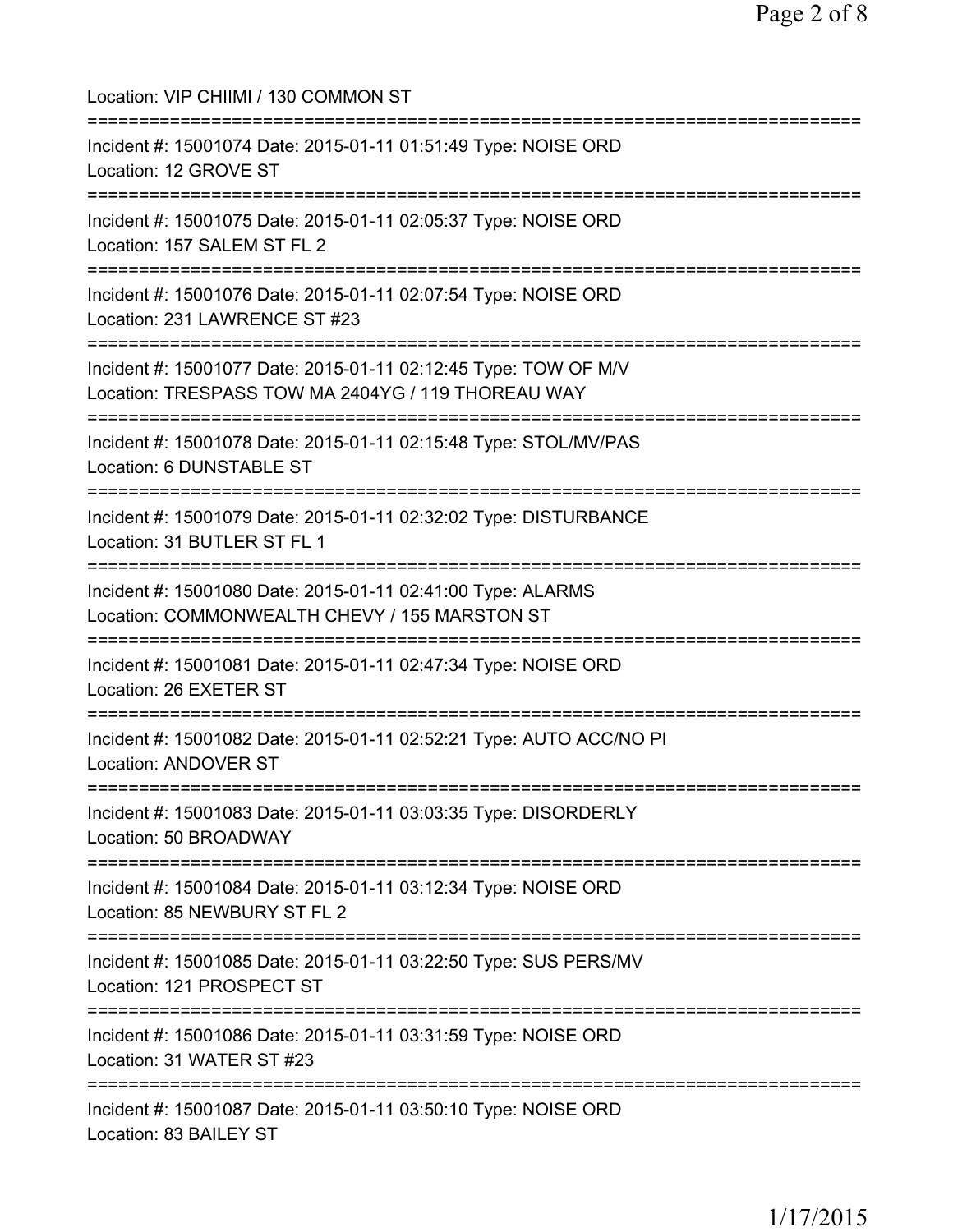| Incident #: 15001088 Date: 2015-01-11 03:54:58 Type: NOISE ORD<br>Location: 233 HAMPSHIRE ST #12<br>========================= |
|-------------------------------------------------------------------------------------------------------------------------------|
| Incident #: 15001089 Date: 2015-01-11 04:05:54 Type: GUN CALL<br>Location: BUTLER ST & MARGIN ST                              |
| Incident #: 15001090 Date: 2015-01-11 04:15:38 Type: NOISE ORD<br>Location: 194 GARDEN ST FL 1                                |
| Incident #: 15001091 Date: 2015-01-11 04:26:29 Type: SUS PERS/MV<br>Location: 5 FALLON ST                                     |
| Incident #: 15001092 Date: 2015-01-11 04:27:51 Type: ALARMS<br>Location: 6 CHICKERING ST                                      |
| Incident #: 15001093 Date: 2015-01-11 04:33:49 Type: ALARMS<br>Location: 184 JACKSON ST                                       |
| Incident #: 15001094 Date: 2015-01-11 04:46:02 Type: CK WELL BEING<br>Location: 375 LOWELL ST                                 |
| Incident #: 15001095 Date: 2015-01-11 06:29:31 Type: ALARMS<br>Location: 52 AMHERST ST                                        |
| Incident #: 15001096 Date: 2015-01-11 07:30:10 Type: SUS PERS/MV<br>Location: 448 LOWELL ST                                   |
| Incident #: 15001097 Date: 2015-01-11 07:38:06 Type: LARCENY/PAST<br>Location: COR UNUM MEAL CENTER / 191 SALEM ST            |
| Incident #: 15001098 Date: 2015-01-11 07:41:28 Type: TENANT PROB<br>Location: 112 MARSTON ST                                  |
| Incident #: 15001099 Date: 2015-01-11 08:19:01 Type: NOISE ORD<br>Location: 4 WILLOUGHBY ST FL 1                              |
| Incident #: 15001100 Date: 2015-01-11 08:31:59 Type: M/V STOP<br>Location: MARKET ST & PARKER ST                              |
| Incident #: 15001101 Date: 2015-01-11 10:10:18 Type: AUTO ACC/NO PI<br>Location: GARDEN ST & NEWBURY ST                       |
|                                                                                                                               |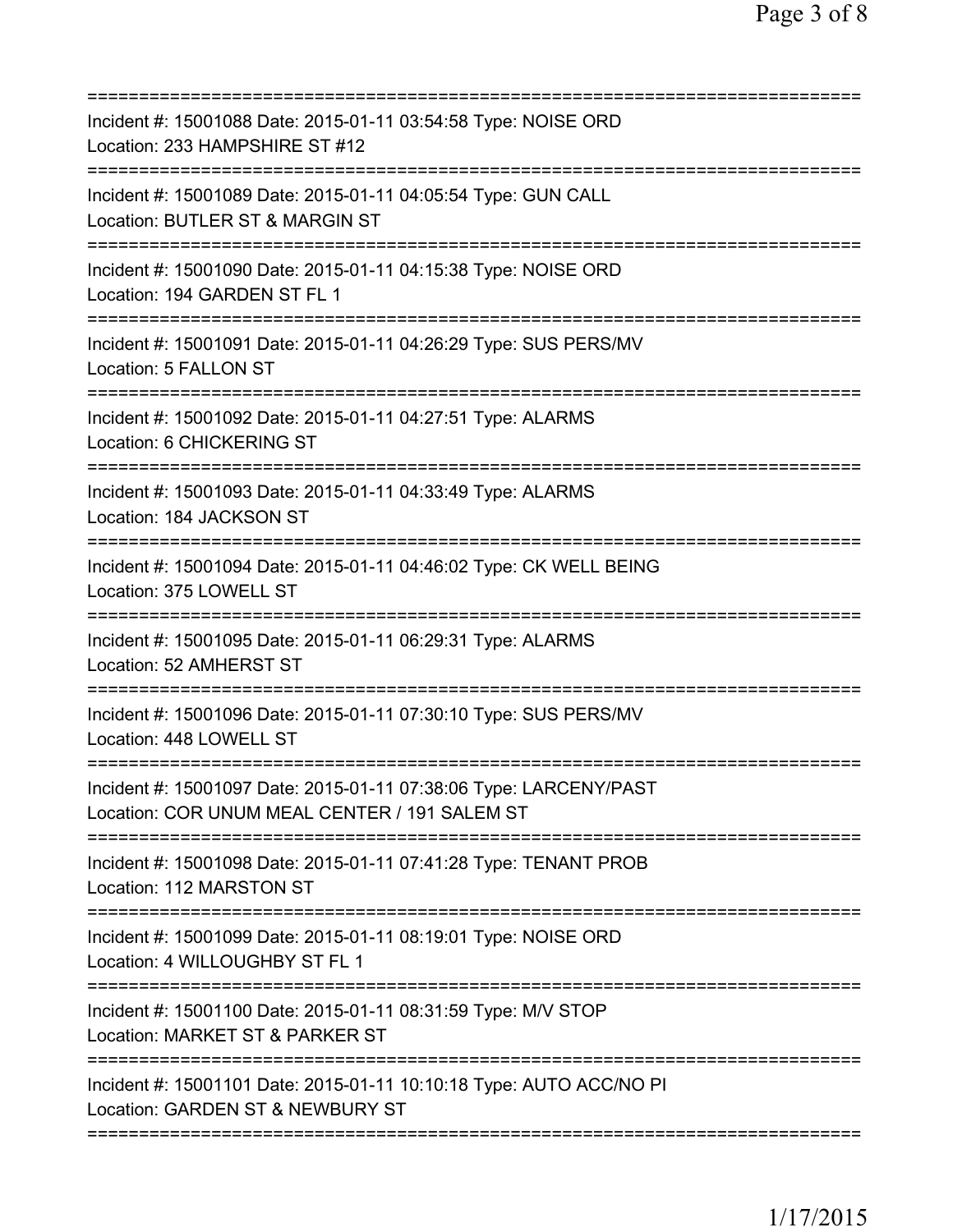| Incident #: 15001102 Date: 2015-01-11 10:29:15 Type: B&E/MV/PAST<br>Location: 46 BLANCHARD ST                              |
|----------------------------------------------------------------------------------------------------------------------------|
| Incident #: 15001103 Date: 2015-01-11 10:46:36 Type: DISTURBANCE<br>Location: DAYBREAK SHELTER / 19 WINTER ST              |
| Incident #: 15001104 Date: 2015-01-11 11:05:35 Type: ALARM/HOLD<br>Location: MERRIMACK MEDICAL CENTER / 25 MARSTON ST      |
| ===========================<br>Incident #: 15001105 Date: 2015-01-11 11:06:41 Type: SUS PERS/MV<br>Location: 92 NESMITH ST |
| Incident #: 15001106 Date: 2015-01-11 11:07:27 Type: UNWANTEDGUEST<br>Location: 19 WINTER ST                               |
| Incident #: 15001107 Date: 2015-01-11 12:10:47 Type: STOLEN PROP<br>Location: 138 FERRY ST                                 |
| Incident #: 15001108 Date: 2015-01-11 12:38:49 Type: SUS PERS/MV<br>Location: MARSTON ST & 495 S                           |
| Incident #: 15001109 Date: 2015-01-11 12:46:23 Type: RECOV/STOL/MV<br>Location: 241 HOWARD ST                              |
| Incident #: 15001110 Date: 2015-01-11 12:59:12 Type: MV/BLOCKING<br>Location: 45 PHILLIPS ST                               |
| Incident #: 15001111 Date: 2015-01-11 13:32:23 Type: STOL/MV/PAS<br>Location: 41 BERKELEY ST                               |
| Incident #: 15001112 Date: 2015-01-11 13:35:33 Type: UNWANTEDGUEST<br>Location: 362 ANDOVER ST FL 1STFL                    |
| Incident #: 15001113 Date: 2015-01-11 13:53:26 Type: ALARM/BURG<br>Location: LABOY RESD / 15 TEXAS AV                      |
| Incident #: 15001114 Date: 2015-01-11 14:07:50 Type: B&E/MV/PAST<br>Location: 154 EASTON ST                                |
| Incident #: 15001115 Date: 2015-01-11 14:17:12 Type: AUTO ACC/NO PI<br>Location: 2 APPLETON ST                             |
| Incident #: 15001117 Date: 2015-01-11 15:18:29 Type: LARCENY/PAST                                                          |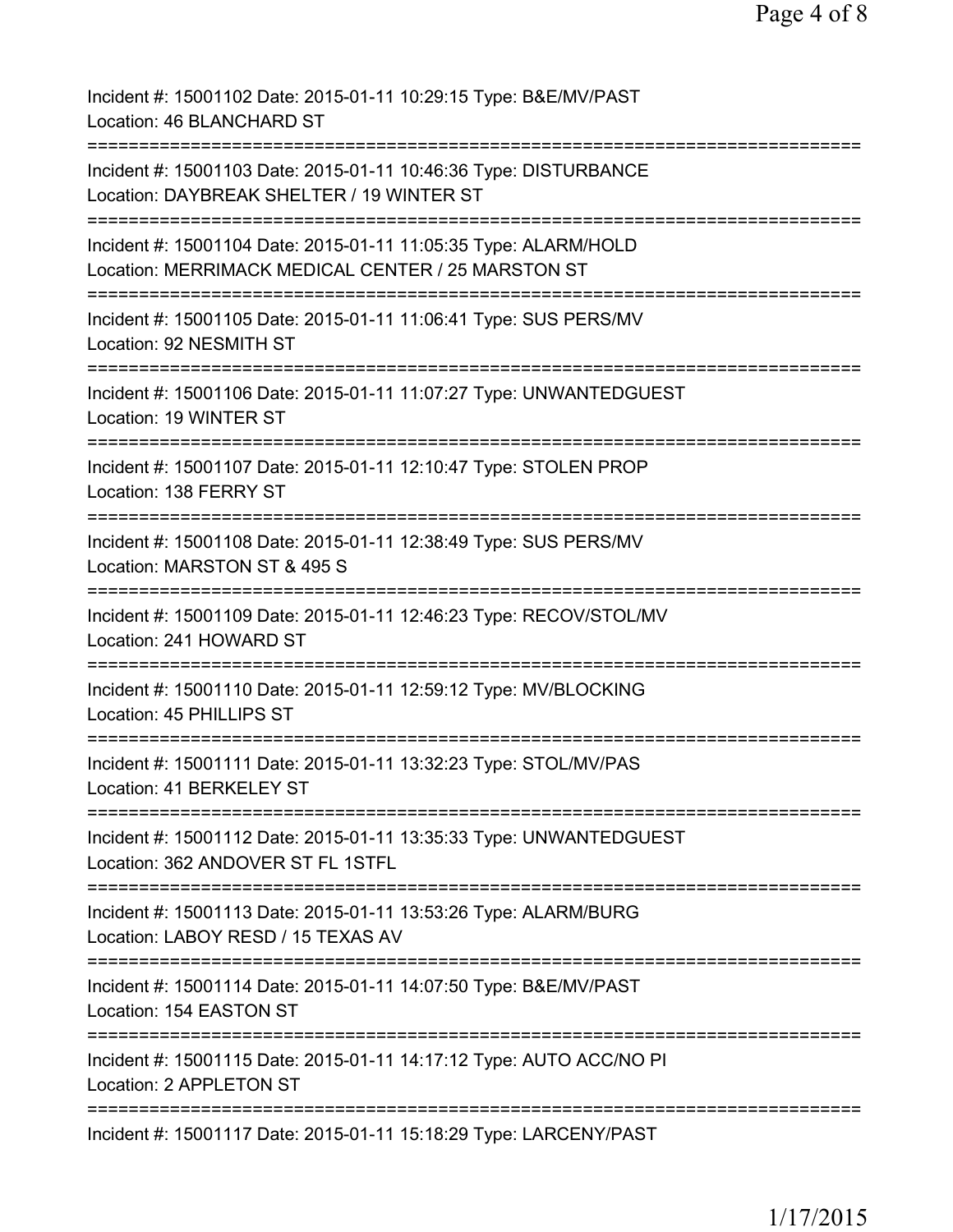Location: 29 BUTLER ST =========================================================================== Incident #: 15001116 Date: 2015-01-11 15:18:54 Type: ASSIST FIRE Location: 461 S BROADWAY =========================================================================== Incident #: 15001118 Date: 2015-01-11 15:21:59 Type: DISTURBANCE Location: TACOS LUPITA / 505 BROADWAY =========================================================================== Incident #: 15001119 Date: 2015-01-11 15:49:41 Type: COURT DOC SERVE Location: 233 JACKSON ST #7 =========================================================================== Incident #: 15001120 Date: 2015-01-11 15:52:26 Type: DISTURBANCE Location: 120 BOWDOIN ST #APT 1 =========================================================================== Incident #: 15001121 Date: 2015-01-11 16:26:09 Type: TOW/REPOSSED Location: 1 COMMONWEALTH DR =========================================================================== Incident #: 15001122 Date: 2015-01-11 16:45:09 Type: A&B PROG Location: DUNKIN DONUTS / 99 WINTHROP AV =========================================================================== Incident #: 15001123 Date: 2015-01-11 16:47:31 Type: ALARM/BURG Location: WHITE STREET PAINT / 15 BROADWAY =========================================================================== Incident #: 15001124 Date: 2015-01-11 16:49:06 Type: SPECIAL CHECK Location: BRUCE SCHOOL / 135 BUTLER ST =========================================================================== Incident #: 15001125 Date: 2015-01-11 16:50:51 Type: ALARM/BURG Location: UNITED RIVERSIDE CHURCH / 290 WATER ST =========================================================================== Incident #: 15001126 Date: 2015-01-11 16:52:29 Type: UNKNOWN PROB Location: 33 GROTON ST =========================================================================== Incident #: 15001128 Date: 2015-01-11 16:54:54 Type: KEEP PEACE Location: 29 BUTLER ST =========================================================================== Incident #: 15001127 Date: 2015-01-11 16:54:57 Type: MV/BLOCKING Location: 25 BROOKFIELD ST =========================================================================== Incident #: 15001129 Date: 2015-01-11 17:11:33 Type: HIT & RUN M/V Location: 4 THORNDIKE ST =========================================================================== Incident #: 15001130 Date: 2015-01-11 17:17:05 Type: B&E/ATTEMPY Location: 77 GROTON ST FL 2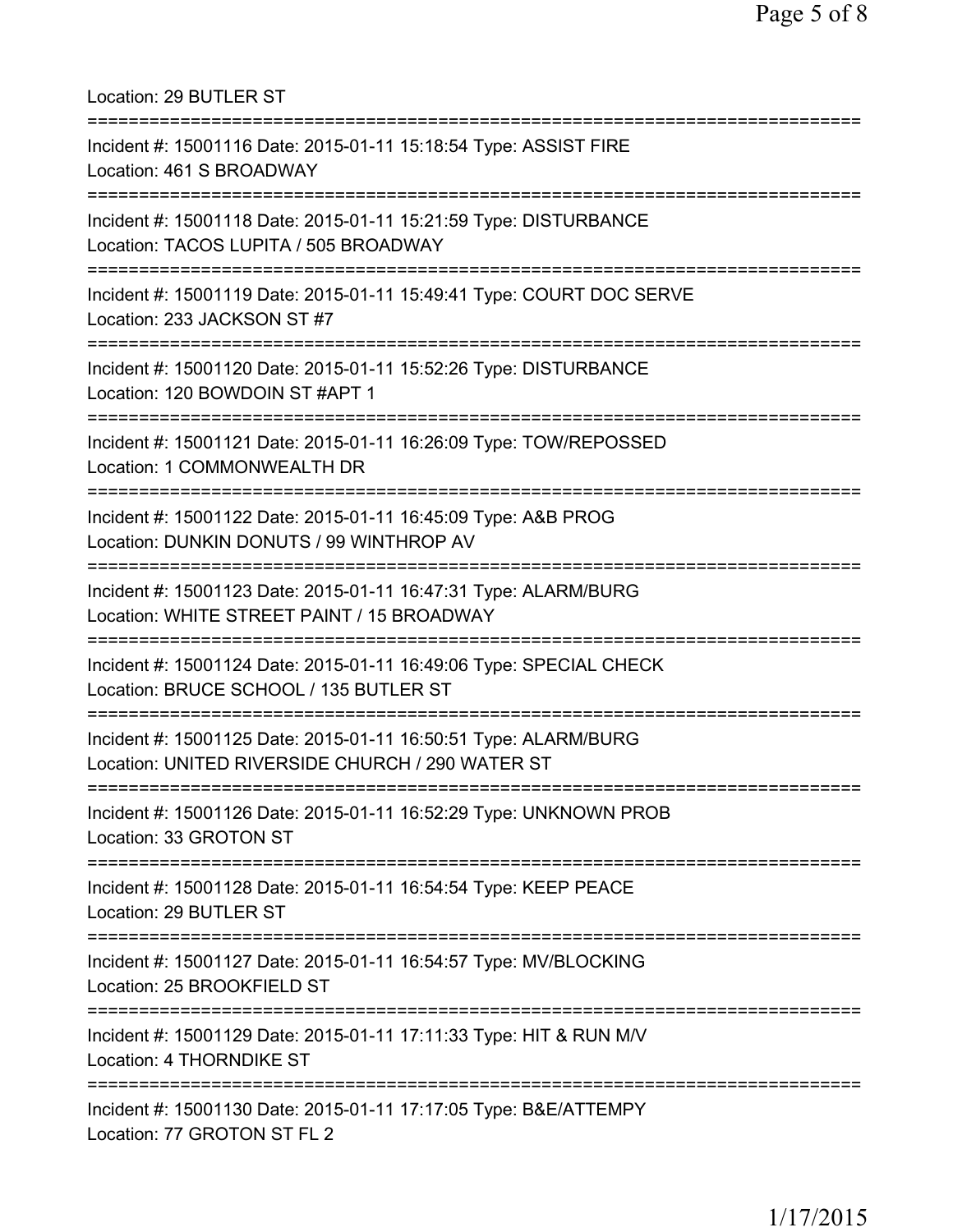| Incident #: 15001131 Date: 2015-01-11 17:29:30 Type: 911 HANG UP<br>Location: 122 HOWARD ST                                                        |
|----------------------------------------------------------------------------------------------------------------------------------------------------|
| Incident #: 15001132 Date: 2015-01-11 17:44:24 Type: M/V STOP<br>Location: ESSEX ST & NEWBURY ST                                                   |
| Incident #: 15001133 Date: 2015-01-11 18:03:24 Type: DOMESTIC/PROG<br>Location: 345 LOWELL ST FL 1                                                 |
| Incident #: 15001134 Date: 2015-01-11 18:14:33 Type: M/V STOP<br>Location: HAVERHILL ST & RAILROAD ST<br>================================          |
| Incident #: 15001135 Date: 2015-01-11 18:22:17 Type: MAL DAMAGE<br>Location: 18 FERN ST                                                            |
| Incident #: 15001136 Date: 2015-01-11 18:40:05 Type: M/V STOP<br>Location: 31 SOUTH ST                                                             |
| Incident #: 15001137 Date: 2015-01-11 18:48:39 Type: M/V STOP<br>Location: ANDOVER ST & CLIFTON ST                                                 |
| Incident #: 15001139 Date: 2015-01-11 19:00:38 Type: NOTIFICATION<br>Location: 3 BIGELOW ST FL 1                                                   |
| Incident #: 15001138 Date: 2015-01-11 19:01:24 Type: M/V STOP<br>Location: BROADWAY & LOWELL ST                                                    |
| Incident #: 15001140 Date: 2015-01-11 19:02:58 Type: MAL DAMAGE<br>Location: 133 ESSEX ST                                                          |
| Incident #: 15001141 Date: 2015-01-11 19:15:55 Type: M/V STOP<br>Location: COMMON ST & HAMPSHIRE ST                                                |
| Incident #: 15001142 Date: 2015-01-11 19:22:32 Type: ALARM/BURG<br>Location: VECINA BEAUTY / 196 BROADWAY<br>===================================== |
| Incident #: 15001143 Date: 2015-01-11 19:27:56 Type: NOTIFICATION<br>Location: 68 BROOK ST #3                                                      |
| Incident #: 15001144 Date: 2015-01-11 19:32:05 Type: KEEP PEACE<br>Location: 101 SHAWSHEEN RD #10 FL 3                                             |
|                                                                                                                                                    |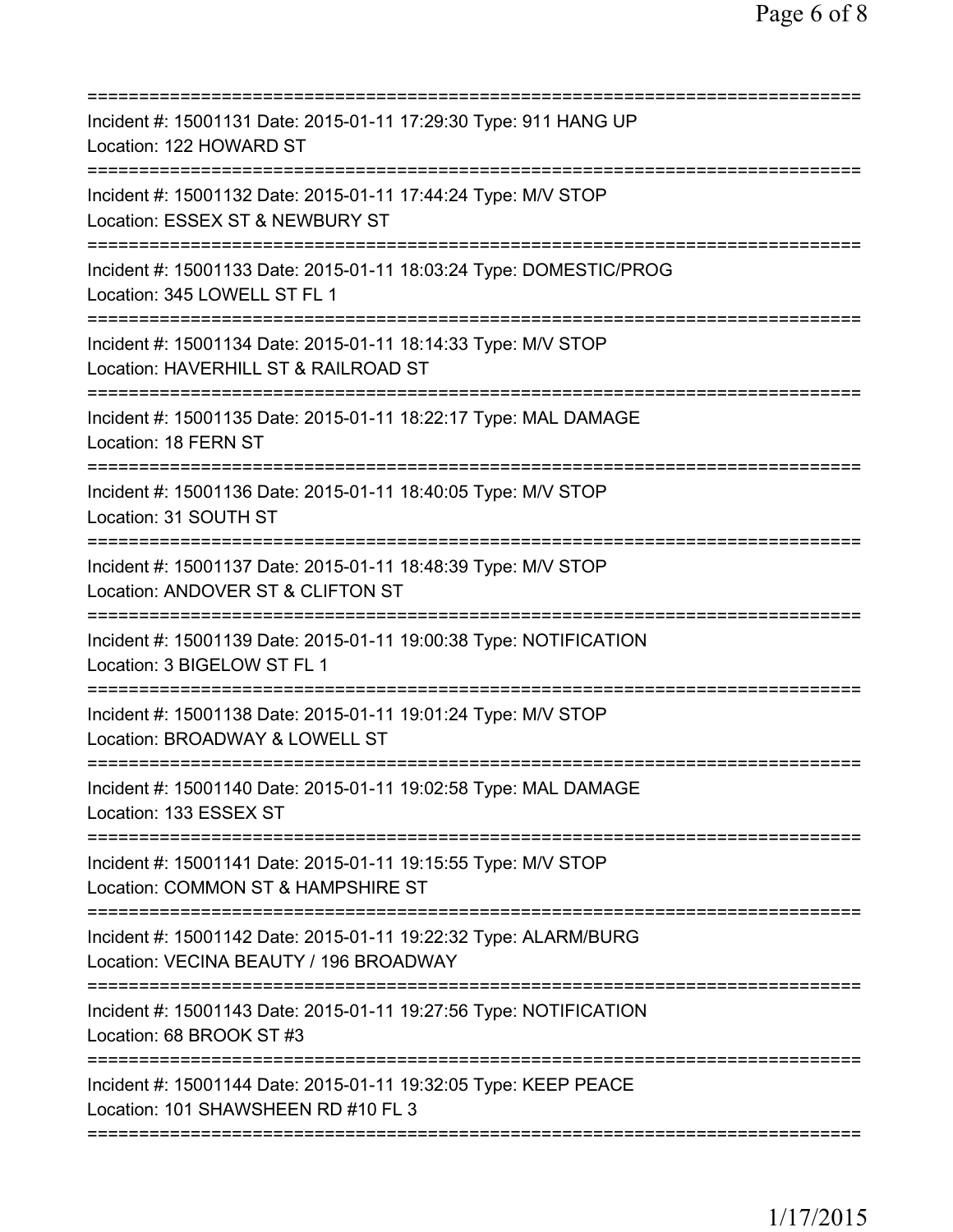| Incident #: 15001146 Date: 2015-01-11 19:41:51 Type: M/V STOP<br>Location: 32 CROSS ST                                                            |
|---------------------------------------------------------------------------------------------------------------------------------------------------|
| Incident #: 15001145 Date: 2015-01-11 19:42:04 Type: M/V STOP<br>Location: HAWLEY ST & S BROADWAY<br>=======================                      |
| Incident #: 15001147 Date: 2015-01-11 20:12:59 Type: FIRE<br>Location: 227 PROSPECT ST                                                            |
| Incident #: 15001148 Date: 2015-01-11 20:29:30 Type: SUICIDE ATTEMPT<br>Location: 257 BROADWAY                                                    |
| =====================================<br>Incident #: 15001149 Date: 2015-01-11 20:33:57 Type: SUICIDE ATTEMPT<br>Location: 43 SPRINGFIELD ST FL 2 |
| Incident #: 15001150 Date: 2015-01-11 20:39:53 Type: M/V STOP<br>Location: 2 WARREN ST<br>================================                        |
| Incident #: 15001151 Date: 2015-01-11 20:56:36 Type: M/V STOP<br>Location: BRADFORD ST & BROADWAY                                                 |
| Incident #: 15001152 Date: 2015-01-11 21:12:55 Type: NOISE ORD<br>Location: 6 PERE MARQUETTE AV                                                   |
| Incident #: 15001153 Date: 2015-01-11 21:17:09 Type: ALARM/BURG<br>Location: 75 MANCHESTER ST                                                     |
| Incident #: 15001154 Date: 2015-01-11 21:55:48 Type: M/V STOP<br>Location: BRADFORD ST & WEST ST                                                  |
| ============================<br>Incident #: 15001155 Date: 2015-01-11 21:59:52 Type: M/V STOP<br>Location: BROADWAY & CONCORD ST                  |
| ==============================<br>Incident #: 15001156 Date: 2015-01-11 22:00:55 Type: HIT & RUN M/V<br>Location: BERKELEY ST & JACKSON ST        |
| Incident #: 15001157 Date: 2015-01-11 22:29:54 Type: M/V STOP<br>Location: 271 BROADWAY                                                           |
| Incident #: 15001159 Date: 2015-01-11 22:46:39 Type: ALARM/BURG<br>Location: 439 HAVERHILL ST                                                     |
| ===================<br>Incident #: 15001158 Date: 2015-01-11 22:47:15 Type: NOISE ORD                                                             |